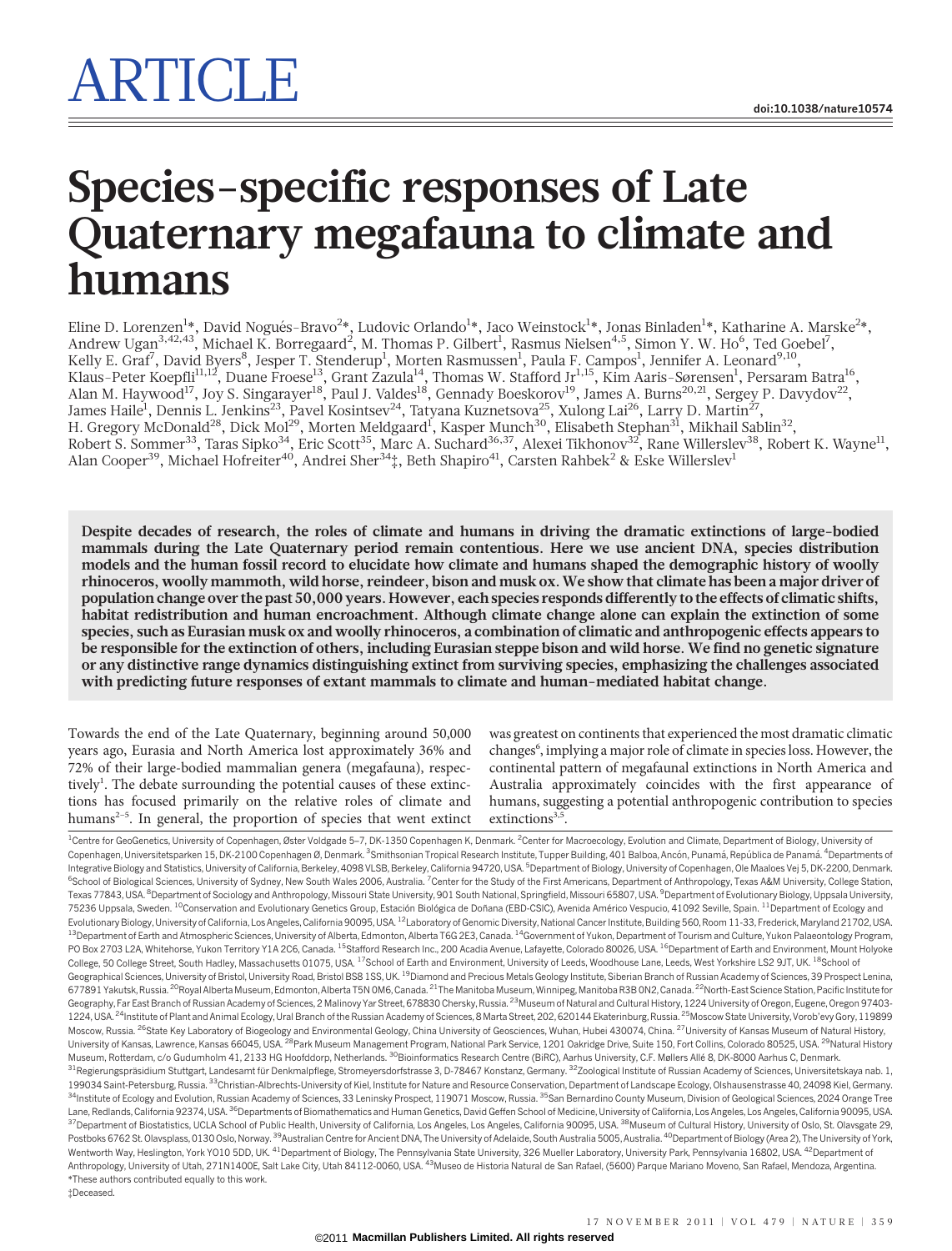Demographic trajectories of different taxa vary widely and depend on the geographic scale and methodological approaches used<sup>3,5,7</sup>. For example, genetic diversity in bison<sup>8,9</sup>, musk  $\alpha$ <sup>10</sup> and European cave bear<sup>11</sup> declines gradually from approximately 50,000-30,000 calendar years ago (kyr BP). In contrast, sudden losses of genetic diversity are observed in woolly mammoth<sup>12,13</sup> and cave lion<sup>14</sup> long before their extinction, followed by genetic stability until the extinction events. It remains unresolved whether the Late Quaternary extinctions were a cross-taxa response to widespread climatic or anthropogenic stressors, or were a species-specific response to one or both factors<sup>15,16</sup>. Additionally, it is unclear whether distinctive genetic signatures or geographical range-size dynamics characterize extinct or surviving species—questions of particular importance to the conservation of extant species.

To disentangle the processes underlying population dynamics and extinction, we investigate the demographic histories of six megafauna herbivores of the Late Quaternary: woolly rhinoceros (Coelodonta antiquitatis), woolly mammoth (Mammuthus primigenius), horse (wild Equus ferus and living domestic Equus caballus), reindeer/ caribou (Rangifer tarandus), bison (Bison priscus/Bison bison) and musk ox (Ovibos moschatus). These taxa were characteristic of Late Quaternary Eurasia and/or North America and represent both extinct and extant species. Our analyses are based on 846 radiocarbon-dated mitochondrial DNA (mtDNA) control region sequences, 1,439 directly dated megafaunal remains and 6,291 radiocarbon determinations associated with Upper Palaeolithic human occupations in Eurasia. We reconstruct the demographic histories of the megafauna herbivores from ancient DNA data, model past species distributions and determine the geographical overlap between humans and megafauna over the past 50,000 years. We use these data to investigate how climate change and anthropogenic impacts affected species dynamics at continental and global scales, and contributed to the extinction of some species and the survival of others.

### Responses differ among species and continents

The direct link between climate change, population size and species extinctions is difficult to document<sup>10</sup>. However, population size is probably controlled by the amount of available habitat and is indicated by the geographical range of a species<sup>17,18</sup>. We assessed the role of climate using species distribution models, dated megafauna fossil remains and palaeoclimatic data on temperature and precipitation. We estimated species range sizes at the time periods of 42, 30, 21 and 6 kyr BP as a proxy for habitat availability (Fig. 1 and Supplementary Information section 1). Range size dynamics were then compared with demographic histories inferred from ancient DNA using three distinct analyses (Supplementary Information section 3): (1) coalescentbased estimation of changes in effective population size through time (Bayesian skyride<sup>19</sup>), which allows detection of changes in global genetic diversity; (2) serial coalescent simulation followed by approximate Bayesian computation, which selects among different models describing continental population dynamics; and (3) isolation-by-distance analysis, which estimates potential population structure and connectivity within continents. If climate was a major factor driving species population sizes, we would expect expansion and contraction of a species' geographical range to mirror population increase and decline, respectively.

We find a positive correlation between changes in the size of available habitat and genetic diversity for the four species—horse, reindeer, bison and musk ox—for which we have range estimates spanning all four time-points (the correlation is not statistically significant for reindeer:  $P = 0.101$ ) (Fig. 2 and Supplementary Information section 4). Hence, species distribution modelling based on fossil distributions and climate data are congruent with estimates of effective population size based on ancient DNA data, even in species with very different lifehistory traits. We conclude that climate has been a major driving force in megafauna population changes over the past 50,000 years. It is



Figure 1 <sup>|</sup> Modelled potential ranges of megafauna species at 42, 30, 21 and 6 kyr BP. Ranges were modelled using the megafauna fossil record and palaeoclimatic data for temperature and precipitation; ice sheet extent was not included as a co-variable. Range measurements were restricted to the regions for which fossils were used to build the models, rather than all potentially suitable Holarctic area. NA, not available.

noteworthy that both estimated modelled ranges and genetic data are derived from a subset of the entire fossil record (Supplementary Information sections 1 and 3). Thus, changes in effective population size and range size might change with the addition of more data, especially from outside the geographical regions covered by the present study. However, we expect that the reported positive correlation will prevail when congruent data are compared.

The best-supported models of changes in effective population size in North America and Eurasia during periods of dramatic climatic change over the past 50,000 years are those in which populations increase in size (Fig. 3 and Supplementary Information section 3). This is true for all taxa except bison. However, the timing is not synchronous across populations. Specifically, we find highest support for population increase beginning approximately 34 kyr BP in Eurasian horse, reindeer and musk ox (Fig. 3a). Eurasian woolly mammoth and North American horse increase before the Last Glacial Maximum (LGM) approximately 26 kyr BP. Models of population increase in woolly rhinoceros and North American woolly mammoth fit equally well before and after the LGM, and North American reindeer populations increase later still. Only North American bison shows a population decline (Fig. 3b), the intensity of which probably swamps the signal of global population increase starting at approximately 35 kyr BP identified in the skyride plot (Fig. 2a).

These increases in effective population size probably reflect responses to climate change. By 34 kyr BP, the relatively warmer Marine Isotope Stage (MIS) 3 interstadial marked the transition to cold, arid full-glacial conditions of MIS 2, which began approximately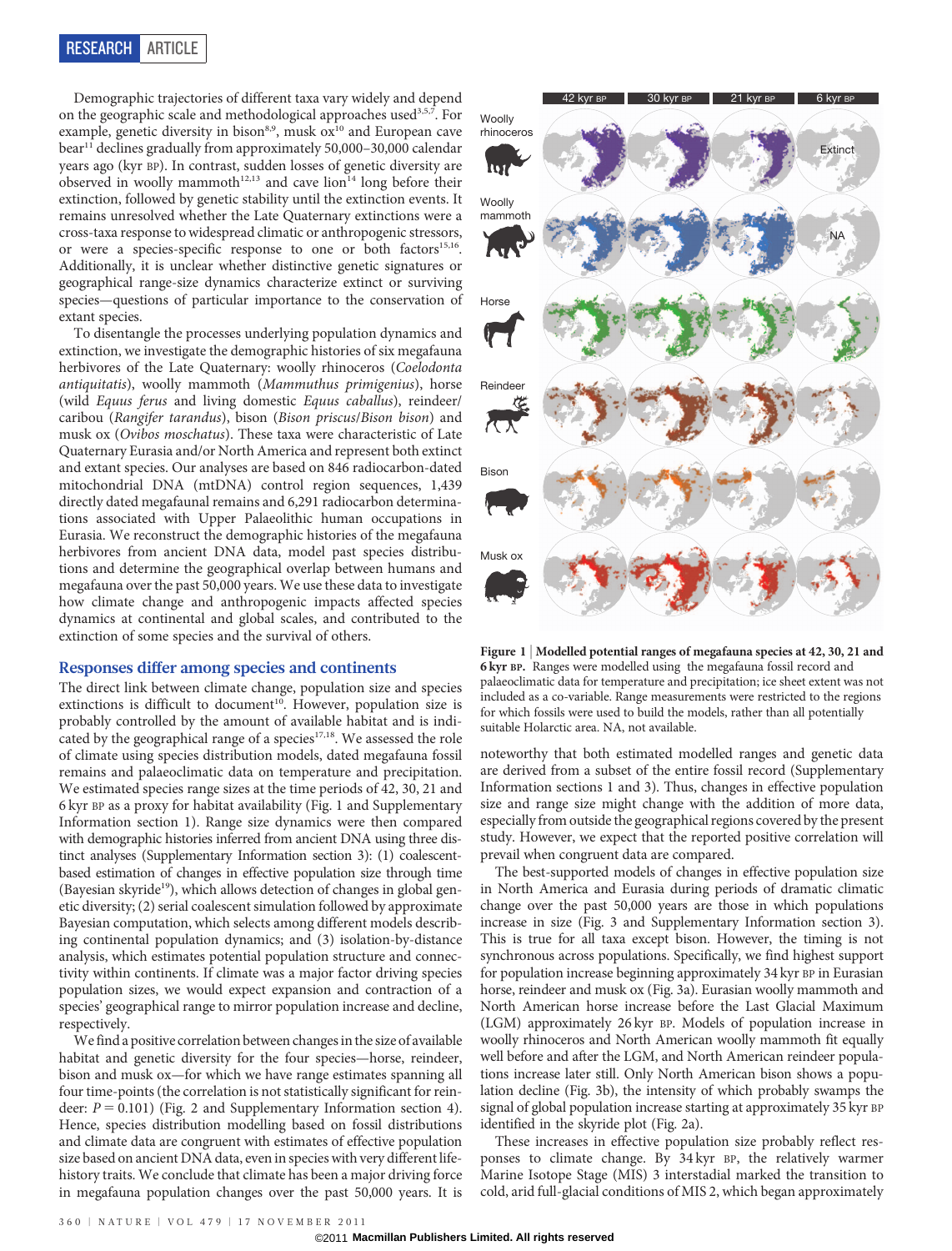

Figure 2 <sup>|</sup> Temporal changes in global genetic diversity and range size in horse, bison, reindeer and musk ox. The *x*-axis is in calendar years; the *y*-axis is the product of effective population size and generation time  $(N_e \tau)$ . Generation times are given in parentheses. Comparable estimates of associated range sizes (square kilometres) are from Fig. 1. The temporal span of the radiocarbon-dated samples used in each approach is shown as vertical lines below each panel; each line represents one dated individual.

30 kyr BP20,21. Although the pre-LGM density of humans in Siberia remains uncertain, Pleistocene archaeological sites in the Siberian far north are scarce<sup>22</sup> and humans were presumably absent from North America before at least 15 kyr  $BP^{23}$ . These point to climate, rather than



Figure 3 <sup>|</sup> Best-supported demographic models inferred by approximate Bayesian computation model-selection. a, Eurasia; b, North America. Grey dots on the time axis indicate periods with range size estimates. Yellow dots indicate the periods of demographic increase or decline, which were tested against each other in the approach. White values inside coloured bars reflect support for the best-supported model (for example, Eurasian woolly mammoth, increase at 26 kyr BP). The intensity of increase or decline (for example,  $\times$ 10) and effective population size at the time of the youngest sample (for example, 5,000 individuals) are shown. We indicate in grey cases where multiple models received similar levels of support.

humans, as the key driver of these species-specific and, in some cases, continent-specific demographic changes. This conclusion is supported by the significant correlations between modelled range sizes and effective population sizes (Fig. 2).

## Modes of extinction

Both woolly rhinoceros and woolly mammoth suffered global extinctions during the Late Quaternary. Neither shows evidence of a decline in genetic diversity leading to their extinction at either continental or global scales (Supplementary Figs 3.2 and 3.6). However, the fossil records of the two species differ: woolly rhinoceros remains widely distributed across Eurasia until it disappears from the fossil record approximately 14 kyr BP (Supplementary Fig. 2.2), whereas the woolly mammoth range retreats northwards during its last millennia (Supplementary Figs 2.3 and 5.2c, d). We find increased isolationby-distance preceding extinction (Supplementary Fig. 3.1 and Supplementary Information section 3), suggesting that populations of both species became increasingly fragmented, although the results are not statistically significant for woolly mammoth. The high and sustained levels of genetic diversity in these species might reflect the fixation of multiple distinct haplotypes in increasingly isolated and diminishing subpopulations. For woolly mammoth, this pattern is also supported by fossil evidence<sup>24</sup>.

Our data suggest similar possibilities of increased isolation-bydistance before the extinctions of musk ox in Eurasia (approximately 2.5 kyr BP25,26) and of steppe bison in the north of the North American plains, which potentially survived until only a few hundred years ago<sup>8</sup> (Supplementary Fig. 3.1). Such fragmentation is commonly observed in wide-ranging species undergoing population decline, owing to populations aggregating in patches of high-quality habitat<sup>27</sup>. In contrast, we find low levels of isolation-by-distance in wild horse and in Eurasian and North American reindeer, suggesting these populations remained relatively panmictic over time.

## Disentangling the roles of climate and humans

To evaluate the potential role of humans in the local and global megafauna extinctions, we measured the following: (1) the spatial overlap between the modelled range of each megafauna species and the Eurasian Palaeolithic archaeological record at 42, 30 and 21 kyr BP; (2) the presence of megafauna remains in Palaeolithic archaeological assemblages from Europe (48–18 kyr BP) and Siberia (41–12 kyr BP); and (3) variation in fossil abundance and the temporal and spatial distributions of known Palaeolithic archaeological sites and the Eurasian megafauna fossil record at 1,000-year intervals. For the last category, we added 1,557 indirectly dated megafaunal remains to the 1,439 directly dated specimens to increase sample sizes. Although associated with greater age-estimate uncertainties, the integrity of each of the indirectly dated samples was evaluated before inclusion following the guidelines listed in Supplementary Information section 5.

Woolly rhinoceros and Eurasian woolly mammoth experience a fiveto tenfold increase in effective population size between 34 kyr BP and 19 kyr BP (Fig. 3), at least 10,000 years after first human contact as inferred from the overlap between estimated ranges and archaeological sites (Supplementary Figs 1.2 and 1.5). This result directly contradicts models of population collapse from human overkill (blitzkrieg)<sup>2</sup> or infectious diseases following the first human contact (hyperdisease)<sup>28</sup>.

We find no evidence that Palaeolithic humans greatly impacted musk ox populations, in agreement with previous conclusions that humans were not responsible for the extinction of musk ox in Eurasia<sup>10</sup>. Musk ox remains are found in only 1% of European archaeological sites and 6% of Siberian sites, and do not overlap noticeably in range with Palaeolithic humans in either Europe or Siberia (Fig. 4). However, the decline in the potential range of musk ox by 60% between 21 and 6 kyr BP (Fig. 1), the increase in isolation-by-distance at 19 kyr BP (Supplementary Fig. 3.1 and Supplementary Table 3.3) and the positive correlation between climate-driven range size and genetic diversity (Fig. 2b) all point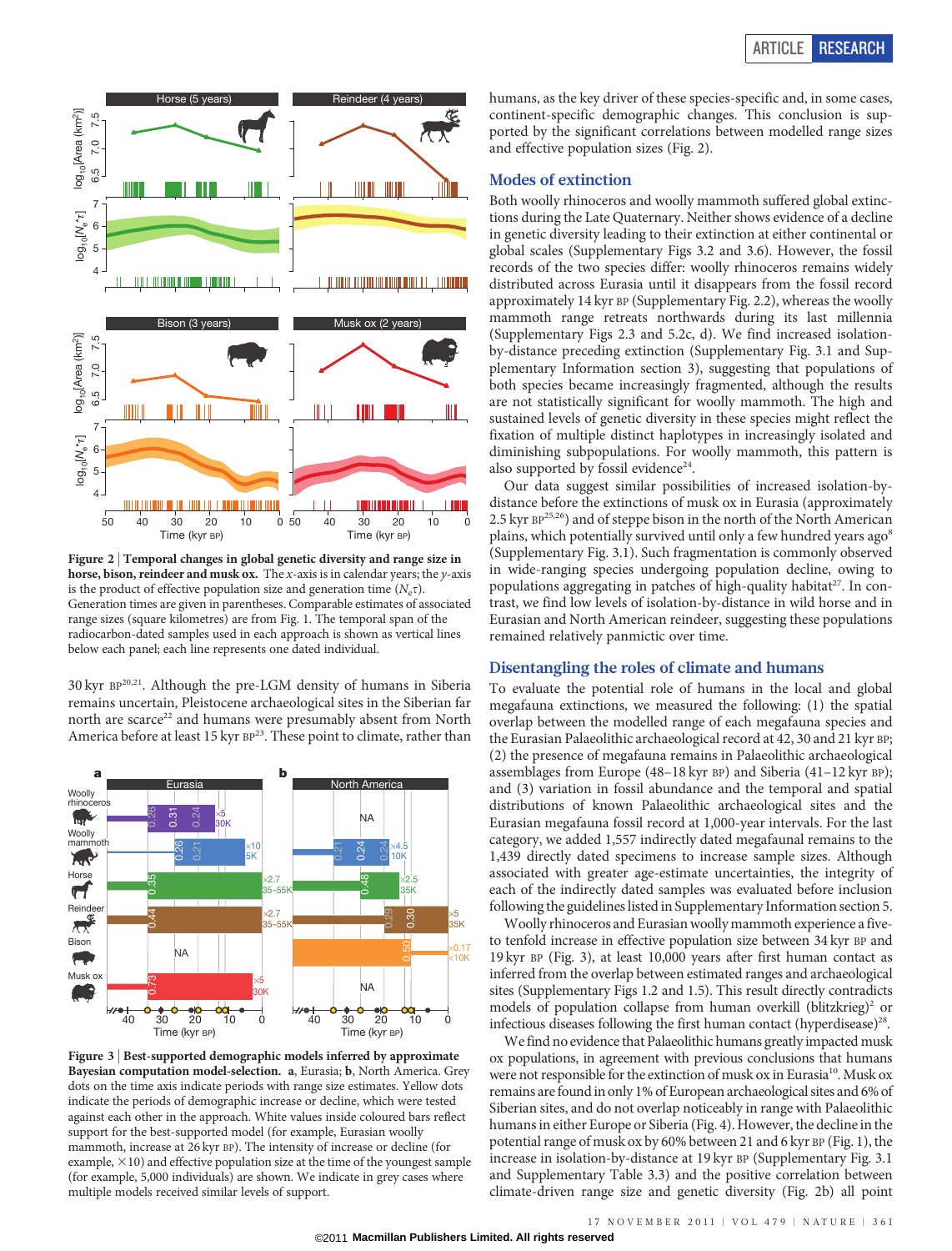towards climate as the main driver of musk ox population dynamics, including the decrease in genetic diversity after the LGM (Fig. 2a). The importance of climate is further supported by the physiology of musk ox, which might be a more sensitive indicator of environmental warming than the other species. Musk ox has extreme temperature sensitivity and is unable to tolerate high summer temperatures; the  $10^{\circ}$ C summer isotherm approximates the southern limit of its present-day range<sup>29</sup>.

We find little regional overlap between Palaeolithic humans and woolly rhinoceros in Siberia after the LGM (that is, after 20 kyr BP); the species is found in fewer than 11% of Siberian archaeological sites during this time (Fig. 4). This suggests that woolly rhinoceros was not a common prey species for humans, and that overhunting is an unlikely explanation for their extinction in Siberia. However, we note that geographical overlap existed between humans and woolly rhinoceros in Europe during the two millennia preceding extinction (Fig. 4), and therefore cannot exclude the hypothesis that humans influenced thefinal collapse of the species in this region. The continued presence of woolly rhinoceros in the fossil record throughout Siberia and parts of Europe up until the species extinction event (Supplementary Fig. 2.2) suggests that the final collapse of the species was synchronous across its range.

The data from woolly mammoth are inconclusive about the causes of extinction. We find that the range of Eurasian woolly mammoth

overlaps continuously with humans throughout the Palaeolithic (Fig. 4), in agreement with previous results based on a more limited data set<sup>30</sup>. Woolly mammoth remains are found in 40% and 35% of all European and Siberian Palaeolithic sites, respectively, and mammoth subsistence hunting by Clovis peoples in North America has been documented<sup>31</sup>. However, the prevalence of woolly mammoth in Siberian sites declines after the LGM (43% of sites before 19 kyr BP compared with 30% after; Fig. 4). This decline could indicate a northward range shift of woolly mammoth ahead of humans<sup>30</sup> (Fig. 5.2c, d), an increasing scarcity of woolly mammoths in southern Siberia or an increasing human preference for other prey species.

In wild horse, the large mid-Holocene range of over 9 million  $km^2$ (Fig. 1 and Supplementary Table 1.3) suggests the potential for a large Eurasian population at this time, and is not consistent with climate driving the final disappearance of the species in the wild. Rather, the decline in genetic diversity observed after the LGM in horse and bison, and to a lesser degree in reindeer (Fig. 2), might reflect the impact of expanding human populations in Europe and Asia. The presence of the three species in the archaeological record suggests that their populations are more likely to have been influenced by humans. Bison and horse are the most common megafauna herbivores found in archaeological sites (Fig. 4), with horse present in 58% and 66% of European and Siberian sites, respectively. Furthermore, horse shows extensive geographical



Figure 4 <sup>|</sup> Spatial and temporal association between megafauna and Upper Palaeolithic humans. a, Europe; b, Siberia. Column graphs represent known cultural occupations containing at least one of the six species, averaged over 2,000-year time bins; data span 48–18 kyr BP for Europe and 41–12 kyr BP for Siberia. Open bars indicate the number of archaeofaunal sites, filled bars

represent the frequency of each species in the binned assemblages. Area graphs show the fraction of megafauna surface area shared with humans at 1,000-year intervals, calculated from the mean  $\pm$  one standard deviation of latitude and longitude; data represented in Supplementary Fig. 5.2. Graphs use coordinates of data associated with both direct and indirect dates.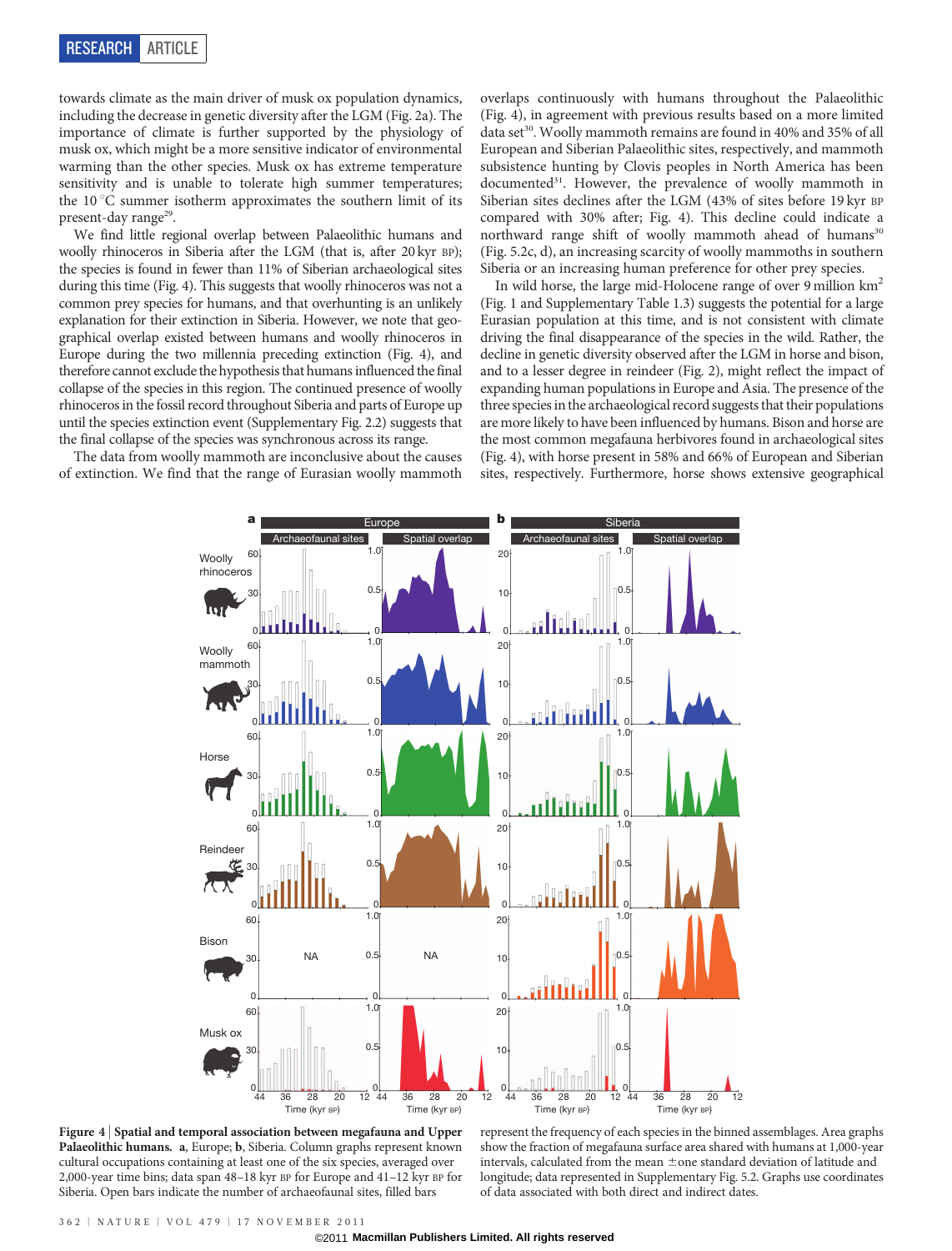overlap with humans in both Europe and Siberia after the LGM, although large population sizes might have insulated horses to some extent from the effects of selective hunting by humans.

In bison, the pre-human decline in genetic diversity starting approximately 35 kyr BP and the strong correlation between range size and genetic diversity (Fig. 2) indicate climate as a main driver of demographic change. This conclusion is supported by the fivefold decline in effective population size (Fig. 3) and increased isolation-bydistance approximately 11 kyr BP in North America (Supplementary Fig. 3.1 and Supplementary Table 3.3). The timing of these demographic changes coincides with the pronounced climatic shifts associated with the Pleistocene/Holocene transition<sup>32</sup>, although they also coincide with fossil evidence of growing populations of potential competitors such as Alces and Cervus<sup>33</sup>. The accelerated rate of decline in genetic diversity after approximately 16 kyr BP (Fig. 2) is coincident with the earliest known human expansion in the Americas<sup>23</sup>, and the significant presence of bison in 77% of the Siberian archaeological assemblages points to their popularity as a prey species (Fig. 4).

Reindeer are the most abundant of the six taxa today. As with horse, they show continuous geographical overlap with Palaeolithic humans in Eurasia (Fig. 4). Reindeer are common in both European and Siberian Palaeolithic assemblages, are found in 67% of Siberian sites after the LGM and were an important prey species for humans in both Eurasia and North America<sup>34</sup>. Unlike bison and horse, the potential range of reindeer declines by 84% between 21 and 6 kyr BP (Fig. 1 and Supplementary Table 1.3). Despite the apparently detrimental influences of both humans and climate change, wild and domestic reindeer currently number in the millions across the Holarctic<sup>35</sup>. Although individual populations are affected by changing climate<sup>36</sup>, the species is not currently under threat of extinction. The success of reindeer may be explained by high fecundity<sup>37</sup> and ecological flexibility<sup>38</sup>. In addition, continued low levels of isolation-by-distance suggest high mobility and near-panmixia of populations over millennia (Supplementary Fig. 3.1 and Supplementary Table 3.3).

#### **Conclusions**

We find that neither the effects of climate nor human occupation alone can explain the megafauna extinctions of the Late Quaternary. Rather, our results demonstrate that changes in megafauna abundance are idiosyncratic, with each species (and even continental populations within species) responding differently to the effects of climate change, habitat redistribution and human encroachment. Although reindeer remain relatively unaffected by any of these factors on a global scale, climate change alone explains the extinction of Eurasian musk ox and woolly rhinoceros, and a combination of climatic and anthropogenic effects appears to be responsiblefor the demise of wild horse and steppe bison. The causes underlying the extinction of woolly mammoth remain elusive.

We have shown that changes in habitat distribution and population size are intrinsically linked over evolutionary time, supporting the view that populations of many species will decline in the future owing to climate change and habitat loss. Intriguingly, however, we find no distinguishing characteristics in the rate or pattern of decline in those species that went extinct compared with those that have survived. Our study demonstrates the importance of incorporating lessons from the past into rational, data-driven strategies for the future to address our most pressing environmental challenges: the ongoing global massextinction of species and the impacts of global climate change and humans on the biodiversity that remains.

### METHODS SUMMARY

Our data comprise 846 radiocarbon-dated ancient mitochondrial DNA sequences, 1,439 directly dated and 1,557 indirectly dated megafauna specimens, and 6,291 dated remains associated with Upper Palaeolithic humans in Eurasia. For population genetic analysis, we used the following: (1) the Bayesian skyride approach<sup>20</sup> to estimate the global demographic trajectory of each species over the

past 50,000 years; (2) serial-coalescent simulations and the approximate Bayesian computation model-selection approach<sup>39</sup> to assess demographic change in Eurasia and in North America, and in the global data set; (3) isolation-by-distance to investigate changes in population structure over time in the two continental subpopulations. Palaeoclimatic estimates of precipitation and temperature were used to model the potential geographical range of each species at 42, 30, 21 and 6 kyr BP, using only contemporaneous radiocarbon-dated megafauna fossils  $(\pm 3 \text{ kyr})$  for each period. Range measurements were restricted to Holarctic regions for which fossils were used to build the models. Using a Bayesian hierarchical modelling framework, these changes in range size were compared with changes in effective population size estimated from the Bayesian skyrides. To assess the spatial and temporal association between humans and megafauna, we (1) analysed variations in fossil abundance and spatial and temporal overlap between the human Upper Palaeolithic and megafauna fossil records in Europe and Siberia, (2) inferred the area of overlap between the human data from (1) and the megafauna ranges at 42, 30 and 21 kyr BP, and (3) assembled a list of the cultural occupations in Europe and Siberia with megafauna presence, to determine which taxa were directly associated with Palaeolithic humans. For details on methods see Supplementary Information.

Full Methods and any associated references are available in the online version of the paper at [www.nature.com/nature.](www.nature.com/nature)

#### Received 22 April; accepted 16 September 2011. Published online 2 November 2011.

- 1. Barnosky, A. D., Koch, P. L., Feranec, R. S., Wing, S. L. & Shabel, A. B. Assessing the causes of Late Pleistocene extinctions on the continents. Science 306, 70-75 (2004).
- 2. Martin, P. S. in Quaternary Extinctions: A Prehistoric Revolution (eds Martin, P. S. & Klein, R. G.) 364–403 (Univ. Arizona Press, 1984).
- Alroy, J. A. multispecies overkill simulation of the end-Pleistocene megafaunal mass extinction. Science 292, 1893–1896 (2001).
- 4. Stuart, A. J., Kosintsev, P. A., Higham, T. F. G. & Lister, A. M. Pleistocene to Holocene extinction dynamics in giant deer and woolly mammoth. Nature 431, 684–689  $(2004)$
- Koch, P. L. & Barnosky, A. D. Late Quaternary extinctions: state of the debate. Annu. Rev. Ecol. Evol. Syst. 37, 215–250 (2006).
- 6. Nogués-Bravo, D., Ohlemüller, R., Batra, P. & Araújo, M. B. Climate predictors of Late Quaternary extinctions. Evolution 64, 2442-2449 (2010).
- 7. Haile, J. et al. Ancient DNA reveals late survival of mammoth and horse in interior Alaska. Proc. Natl Acad. Sci. USA 106, 22363-22368 (2009)
- 8. Shapiro, B. et al. Rise and fall of the Beringian steppe bison. Science 306, 1561–1565 (2004).
- 9. Drummond, A. J., Rambaut, A., Shapiro, B. & Pybus, O. G. Bayesian coalescent inference of past population dynamics from molecular sequences. Mol. Biol. Evol. 22, 1185–1192 (2005).
- 10. Campos, P. F. et al. Ancient DNA analyses exclude humans as the driving force behind Late Pleistocene musk ox (Ovibos moschatus) population dynamics. Proc. Natl Acad. Sci. USA 107, 5675-5680 (2010).
- 11. Stiller, M. et al. Withering away—25,000 years of genetic decline preceded cave bear extinction. Mol. Biol. Evol. 27, 975–978 (2010).
- 12. Barnes, I. et al. Genetic structure and extinction of the woolly mammoth, Mammuthus primigenius. Curr. Biol. 17, 1-4 (2007).
- 13. Debruyne, R. et al. Out of America: ancient DNA evidence for a new world origin of Late Quaternary woolly mammoths. Curr. Biol. 18, 1320-1326 (2008).
- 14. Barnett, R., Yamaguchi, N., Barnes, I. & Cooper, A. The origin, current diversity, and future conservation of the modern lion (Panthera leo). Proc. R. Soc. B 273, 2159–2168 (2006).
- 15. Guthrie, R. D. Rapid body size decline in Alaskan Pleistocene horses before extinction. Nature 426, 169-171 (2003).
- 16. Grayson, D. K. Deciphering North American Pleistocene extinctions. J. Anthropol. Res. 63, 185–214 (2007).
- 17. Andrewartha, H. G. & Birch, L. C. The Distribution and Abundance of Animals (Univ. Chicago Press, 1954).
- 18. Borregaard, M. K. & Rahbek, C. Causality in the relationship between geographic distribution and species abundance. Q. Rev. Biol. 85, 3–25 (2010).
- 19. Minin, V. N., Bloomquist, E. W. & Suchard, M. A. Smooth skyride through a rough skyline: Bayesian coalescent-based inference of population dynamics. Mol. Biol. Evol. 25, 1459-1471 (2008).
- 20. Zazula, G. D. et al. Ice age steppe vegetation in east Beringia. Nature 423, 603  $(2003)$
- 21. Zazula, G. D., Froese, D. G., Elias, S. A., Kuzmina, S. & Mathewes, R. W. Arctic ground squirrels of the mammoth-steppe: paleoecology of Late Pleistocene middens  $(\sim$ 24 000–29 450  $^{14}$ C yr BP), Yukon Territory, Canada. Quat. Sci. Rev. 26, 979–1003 (2007).
- 22. Pitulko, V. V. et al. The Yana RHS site: humans in the Arctic before the last glacial maximum. Science 303, 52–56 (2004).
- 23. Goebel, T., Waters, M. R. & O'Rourke, D. H. The Late Pleistocene dispersal of modern humans in the Americas. Science 319, 1497–1502 (2008).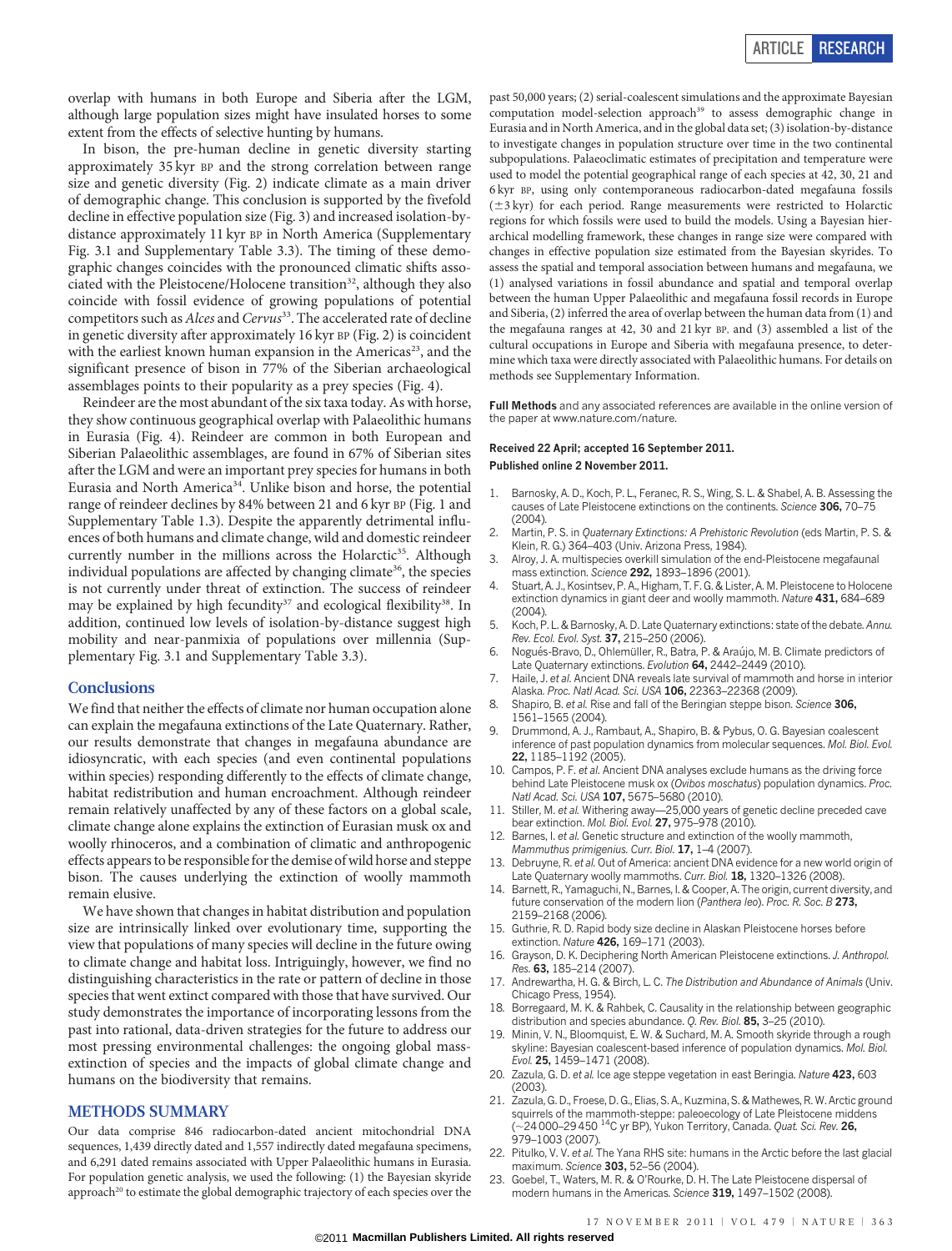- 24. Stuart, A. J., Sulerzhitsky, L. D., Orlova, L. A., Kuzmin, Y. V. & Lister, A. M. The latest woolly mammoths (Mammuthus primigenius Blumenbach) in Europe and Asia: a review of the current evidence. Quat. Sci. Rev. 21, 1559-1569 (2002).
- 25. Vereshchagin, N. K. Prehistoric hunting and the extinction of Pleistocene mammals in the USSR. Proc. Zool. Inst. Russ. Acad. Sci. 69, 200–232 (1971).
- 26. Kuznetsova, T. V., Sulerzhitsky, L. D., Siegert, C. & Schirrmeister, L. (2001) in La Terra degli Elefanti (eds Cavarretta, G. Giola, P., Mussi, M. & Palombo, M. R.) The World of Elephants, Proc. 1st Int. Congr. 289–292 (2001).
- 27. Wilson, R. J., Thomas, C. D., Fox, R., Roy, D. B. & Kunin, W. E. Spatial patterns in species distributions reveal biodiversity change. Nature 432, 393-396 (2004).
- 28. MacPhee, R. D. E. & Marx, P. A. in Natural Change and Human Impact in Madagascar (eds Goodman, S. M. & Patterson, B. D.) 169–217 (Smithsonian Institution Press, 1997).
- 29. Tener, J. S. Muskoxen in Canada: a biological and taxonomic review. Canadian Wildlife Service Monograph Series No. 2 (1965).
- 30. Ugan, A. & Byers, D. A global perspective on the spatiotemporal pattern of the Late Pleistocene human and woolly mammoth radiocarbon record. Quaternary Int. 191, 69-81 (2008)
- 31. Surovell, T. A. & Waguespack, N. M. How many elephant kills are 14? Clovis
- mammoth and mastodon kills in context. Quaternary Int. 191, 82–97 (2008). 32. Zielinski, G. A. & Mershon, G. R. Paleoenvironmental implications of the insoluble microparticle record in the GISP2 (Greenland) ice core during the rapidly
- changing climate of the Pleistocene–Holocene transition. Geol. Soc. Am. Bull. 109, 547–559 (1997).
- 33. Guthrie, R. D. New carbon dates link climatic change with human colonization and Pleistocene extinctions. Nature 441, 207-209 (2006).
- 34. Farnell, R. et al. Multidisciplinary investigations of alpine ice patches in southwest Yukon, Canada: paleoenvironmental and paleobiological investigations. Arctic 57, 247–259 (2004).
- 35. Williams, T. M. & Heard, D. C. World status of wild Rangifer tarandus population. Rangifer 1 (special issue), 19-28 (1986).
- 36. Joly, K., Klein, D. R., Verbyla, D. L., Rupp, T. S. & Chapin, F. S. Linkages between largescale climate patterns and the dynamics of Arctic caribou populations. Ecography 34, 345–352 (2011).
- 37. Skogland, T. The effects of density-dependent resource limitation on the demography of wild reindeer. J. Anim. Ecol. 54, 359-374 (1985)
- 38. Leader-Williams, N.Reindeer on South GeorgiaCh. 1, 3–18 (Cambridge Univ. Press, 1988).
- 39. Beaumont, M. in Simulations, Genetics and Human Prehistory (eds Matsumura, S. Forster, P. & Renfrew, C.) 134–154 (McDonald Institute for Archaeological Research, 2008).

Supplementary Information is linked to the online version of the paper at <www.nature.com/nature>.

Acknowledgements This paper is in memory of our friend and colleague Andrei Sher, who was a contributor to this study. Dr Sher died unexpectedly, but his major contributions to the field of Quaternary science will be remembered and appreciated for many years. We are grateful to A. Lister and T. Stuart for guidance and discussions. We thank T. B. Brandt, B. Hockett and A. Telka for laboratory help and samples, and L. M. R. Thrane for his work on the megafauna locality database. Data taken from the Stage 3 project were partly funded by grant F/757/A from the Leverhulme Trust, and a grant from the McDonald Grants and Awards Fund. B.S. was supported by NSF ARC-0909456. We acknowledge the Danish National Research Foundation, the Lundbeck Foundation, the Danish Council for Independent Research and the US National Science Foundation for financial support.

Author Contributions E.W. conceived and headed the overall project. C.R. headed the species distribution modelling and range measurements. E.D.L. and J.T.S. extracted, amplified and sequenced the reindeer DNA sequences. J.B. extracted, amplified and sequenced the woolly rhinoceros DNA sequences; M.H. generated part of the woolly rhinoceros data. J.W., K.-P.K., J.L. and R.K.W. generated the horse DNA sequences; A.C. generated part of the horse data. L.O., E.D.L. and B.S. analysed the genetic data, with input from R.N., K.M., M.A.S. and S.Y.W.H. Palaeoclimate simulations were provided by P.B., A.M.H, J.S.S. and P.J.V. The directly dated spatial latitudinal/longitudinal megafauna locality information was collected by E.D.L., K.A.M., D.N.-B., D.B. and A.U.; K.A.M. and D.N.-B. performed the species distribution modelling and range measurements. M.B. carried out the gene–climate correlation. A.U. and D.B. assembled the human Upper Palaeolithic sites from Eurasia. T.G. and K.E.G. assembled the archaeofaunal assemblages from Siberia. A.U. analysed the spatial overlap of humans and megafauna and the archaeofaunal assemblages. E.D.L., L.O., B.S., K.A.M., D.N.-B., M.K.B., A.U., T.G. and K.E.G. wrote the Supplementary Information. D.F., G.Z., T.W.S., K.A.-S., G.B., J.A.B., D.L.J., P.K., T.K., X.L., L.D.M., H.G.M., D.M., M.M., E.S., M.S., R.S.S., T.S., E.S., A.T., R.W. and A.C. provided the megafauna samples used for ancient DNA analysis. E.D.L. produced the figures. E.D.L, L.O. and E.W. wrote most of the manuscript, with input from B.S., M.H., D.N.-B., K.A.M., M.T.P.G., C.R., R.K.W, A.U. and the remaining authors.

Author Information Mitochondrial DNA sequences are deposited in GenBank under accession numbers JN570760–JN571033. Reprints and permissions information is available at<www.nature.com/reprints>. The authors declare no competing financial interests. Readers are welcome to comment on the online version of this article at <www.nature.com/nature>. Correspondence and requests for materials should be addressed to E.W. [\(ewillerslev@snm.ku.dk\)](mailto:ewillerslev@snm.ku.dk).